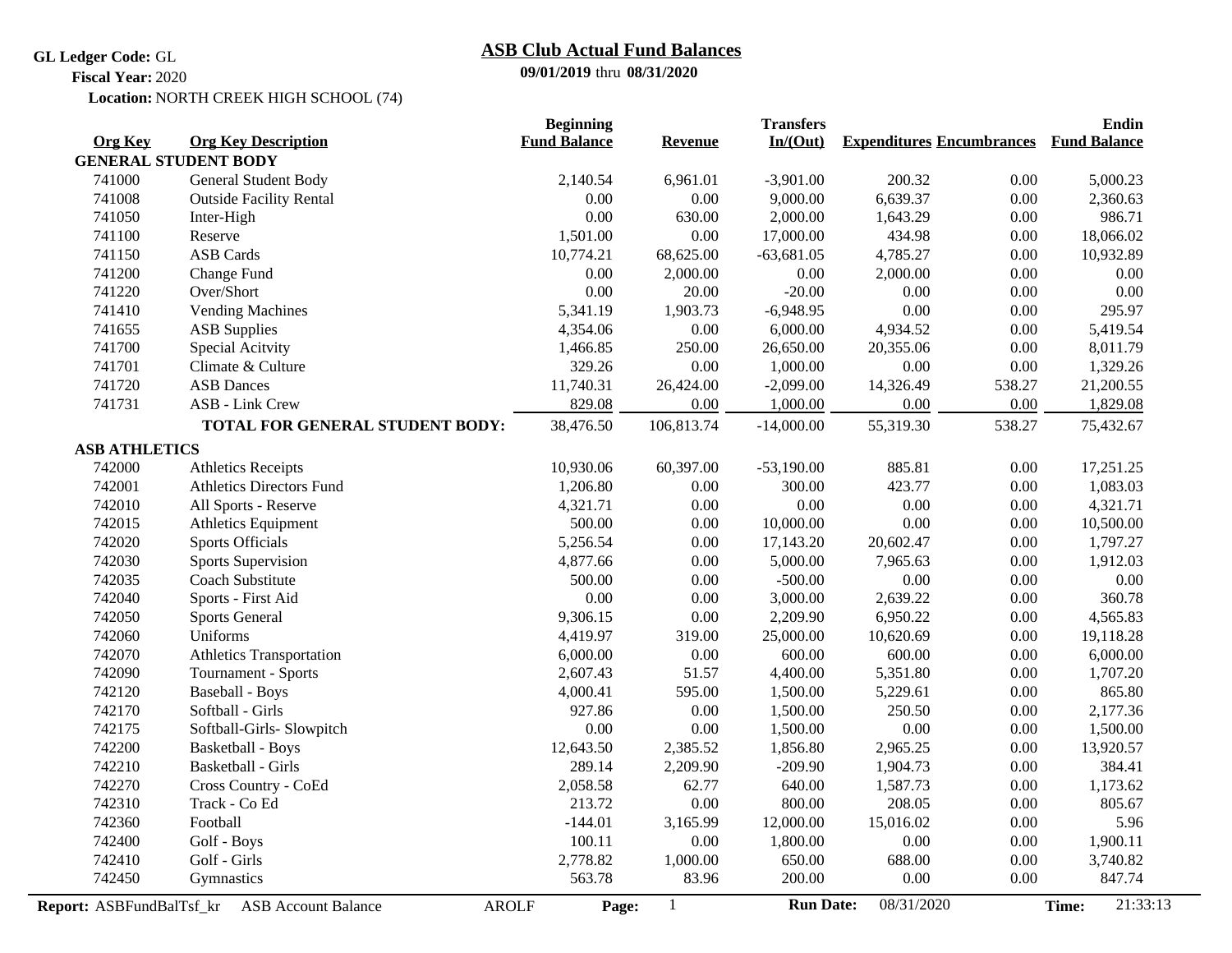#### **GL Ledger Code:** GL

# **ASB Club Actual Fund Balances**

**09/01/2019** thru **08/31/2020**

#### Location: NORTH CREEK HIGH SCHOOL (74) **Fiscal Year:** 2020

|                    |                                                              | <b>Beginning</b>    |            | <b>Transfers</b> |                                  |           | <b>Endin</b>        |
|--------------------|--------------------------------------------------------------|---------------------|------------|------------------|----------------------------------|-----------|---------------------|
| <b>Org Key</b>     | <b>Org Key Description</b>                                   | <b>Fund Balance</b> | Revenue    | In/(Out)         | <b>Expenditures Encumbrances</b> |           | <b>Fund Balance</b> |
| 742480             | Soccer - Boys                                                | 2,345.13            | $-150.00$  | 1,800.00         | 1,336.20                         | 0.00      | 2,658.93            |
| 742490             | Soccer - Girls                                               | 91.34               | 3,400.00   | 2,500.00         | 1,390.61                         | 0.00      | 4,600.73            |
| 742520             | Swimming - Boys                                              | 870.65              | 625.00     | 1,026.84         | 968.61                           | 0.00      | 1,553.88            |
| 742530             | Swimming - Girls                                             | 507.83              | 0.00       | 1,373.16         | 958.40                           | 0.00      | 922.59              |
| 742560             | Tennis - Boys                                                | 637.49              | 0.00       | 300.00           | 533.36                           | 0.00      | 404.13              |
| 742570             | Tennis - Girls                                               | 312.11              | 0.00       | 500.00           | 307.20                           | 0.00      | 504.91              |
| 742620             | Volleyball                                                   | 905.62              | 663.47     | 2,000.00         | 3,557.18                         | 0.00      | 11.91               |
| 742640             | Wrestling-CoEd                                               | 369.06              | 2,267.00   | 1,000.00         | 3,161.32                         | $0.00\,$  | 474.74              |
| 742660             | <b>Badminton - Girls</b>                                     | 897.99              | 0.00       | 500.00           | 609.87                           | 0.00      | 788.12              |
|                    | <b>TOTAL FOR ASB ATHLETICS:</b>                              | 80,295.45           | 77,076.18  | 47,200.00        | 96,712.25                        | 0.00      | 107,859.38          |
| <b>ASB CLASSES</b> |                                                              |                     |            |                  |                                  |           |                     |
| 743019             | Class of 2019                                                | 7,336.66            | 0.00       | $-7,336.66$      | 0.00                             | 0.00      | 0.00                |
| 743020             | Class of 2020                                                | 2,974.19            | 4,672.01   | 1,336.66         | 7,017.95                         | 0.00      | 1,964.91            |
| 743021             | Class of 2021                                                | 751.03              | 4,085.00   | 1,000.00         | 0.00                             | 0.00      | 5,836.03            |
| 743022             | Class of 2022                                                | 515.87              | 65.59      | 1,000.00         | 25.00                            | 0.00      | 1,556.46            |
| 743023             | Class of 2023                                                | 0.00                | 0.00       | 1,500.00         | 0.00                             | 0.00      | 1,500.00            |
|                    | <b>TOTAL FOR ASB CLASSES:</b>                                | 11,577.75           | 8,822.60   | $-2.500.00$      | 7,042.95                         | 0.00      | 10,857.40           |
| <b>ASB CLUBS</b>   |                                                              |                     |            |                  |                                  |           |                     |
| 744090             | Tournament - Clubs                                           | 0.00                | 0.00       | 1,000.00         | 0.00                             | 0.00      | 1,000.00            |
| 744266             | New Club Start Up                                            | 262.80              | 541.50     | 322.30           | 74.24                            | 0.00      | 1,052.36            |
| 744410             | Band                                                         | 459.27              | 12,767.61  | 1,500.00         | 13,001.29                        | 0.00      | 1,725.59            |
| 744420             | Orchestra                                                    | 839.71              | 684.00     | 1,500.00         | 1,714.00                         | 0.00      | 1,309.71            |
| 744430             | Choir                                                        | 3,096.40            | 5,310.98   | 2,500.00         | 2,818.82                         | 0.00      | 8,088.56            |
| 744510             | Yearbook                                                     | 70,426.20           | 51,950.00  | $-46,000.00$     | 9,260.68                         | 20,000.00 | 47,115.52           |
| 744611             | Thespian Club                                                | 15,521.05           | 37,430.24  | 800.00           | 31,269.38                        | 0.00      | 22,481.91           |
| 744724             | German                                                       | 255.27              | 930.00     | 500.00           | 640.20                           | 0.00      | 1,045.07            |
| 744726             | Japanese                                                     | 339.86              | 0.00       | $0.00\,$         | 0.00                             | 0.00      | 339.86              |
| 744730             | Math                                                         | 29.87               | 126.00     | 250.00           | 100.00                           | 0.00      | 305.87              |
| 744762             | Science Olympiad                                             | 245.00              | 286.20     | 500.00           | 0.00                             | 0.00      | 1,031.20            |
| 744768             | Robotics                                                     | 81.56               | 0.00       | 0.00             | 0.00                             | 0.00      | 81.56               |
| 744772             | Tech Students Assn (TSA)                                     | 506.65              | 23,670.69  | 1,000.00         | 21,881.27                        | 0.00      | 3,296.07            |
| 744779             | <b>Health Occupation Students</b>                            | 606.09              | 28,835.81  | 1,000.00         | 28,261.99                        | 0.00      | 2,179.91            |
| 744791             | <b>FBLA</b>                                                  | 1,170.20            | 10,955.00  | 1,000.00         | 10,870.00                        | 0.00      | 2,255.20            |
| 744792             | Model UN                                                     | 722.18              | 3,585.00   | 1,000.00         | 4,614.40                         | 0.00      | 692.78              |
| 744797             | Girls Who Code                                               | 75.31               | 0.00       | 250.00           | 0.00                             | 0.00      | 325.31              |
| 744821             | Cheer                                                        | 576.32              | 7,925.00   | 1,000.00         | 3,777.78                         | 0.00      | 5,723.54            |
| 744826             | <b>Advocates for Education</b>                               | 337.00              | 0.00       | 250.00           | 0.00                             | 0.00      | 587.00              |
| 744837             | Gardening Club                                               | 1,622.23            | 0.00       | $-450.00$        | 232.02                           | 0.00      | 940.21              |
| 744841             | Honor Society                                                | 7,173.48            | 107.00     | 0.00             | 1,364.20                         | 0.00      | 5,916.28            |
|                    | <b>AROLF</b><br>Report: ASBFundBalTsf_kr ASB Account Balance | Page:               | $\sqrt{2}$ | <b>Run Date:</b> | 08/31/2020                       |           | 21:33:13<br>Time:   |